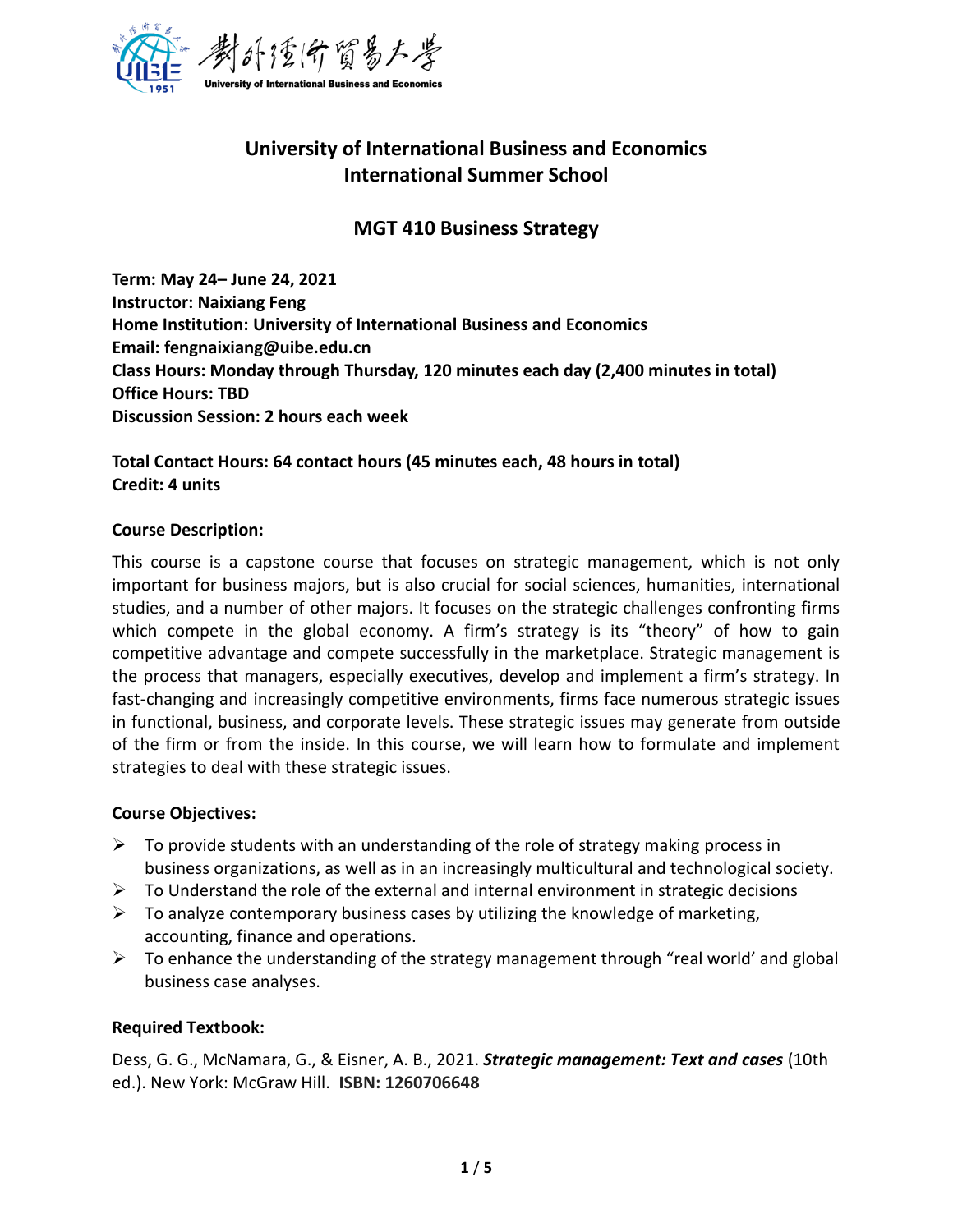

## **Suggested Course Materials:**

Current news in global strategy: periodicals and newspapers such as the *Economist, Business Week, Fortune* Magazine*, Wall Street Journal* and *Financial Time s* can be helpful.

#### **Teaching methods:**

This course is taught using a combination of the lecture and student participation methods. The class will participate in several in-class exercises intended to reinforce the concepts discussed in the lectures and in the text. It is imperative that you actively participate in these discussions. We will cover approximately 1 chapter each class, plus supplementary readings as listed and augmented as the course progresses.

## **Grading Policy:**

Assignments and examinations will be graded according to the following grade scale:

|    | 90-100 |             | 72-74    |
|----|--------|-------------|----------|
| А- | 85-89  |             | 68-71    |
| B+ | 82-84  | <u>. – </u> | 64-67    |
| B  | 78-81  |             | 60-63    |
| в- | 75-77  |             | below 60 |

In this course, grading will be based on the following:

| $\Diamond$ Attendance + class participation | 20  |
|---------------------------------------------|-----|
| $\Leftrightarrow$ Tests                     | 30  |
| $\Leftrightarrow$ Midterm exam              | -20 |
| $\Diamond$ Final Project *                  | 30  |
| TOTAL                                       | 100 |
|                                             |     |

\* Final projects account for 30% of the total grades.

A group can be formed with 4-6 students. Groups should be formed on the second day.

The project will involve a presentation on a topic relating to a course concept addressed in class, found in the text, or other topic relating to Business Strategy. Students can find a topic that they are interested in, but the topic should get permission from the instructor. The instructor will also provide potential topics for students to choose.

#### **Guidelines for presentations:**

- 1. Do not read verbatim. Use only bulleted note cards. This is more like an informative presentation than a presidential address.
- 2. Presentations should last an average of 5 minutes per presenter or 20 minutes for a fourperson group. Practice at least once before class to find out how the time plays out.
- 3. Dress professionally and show pride of workmanship.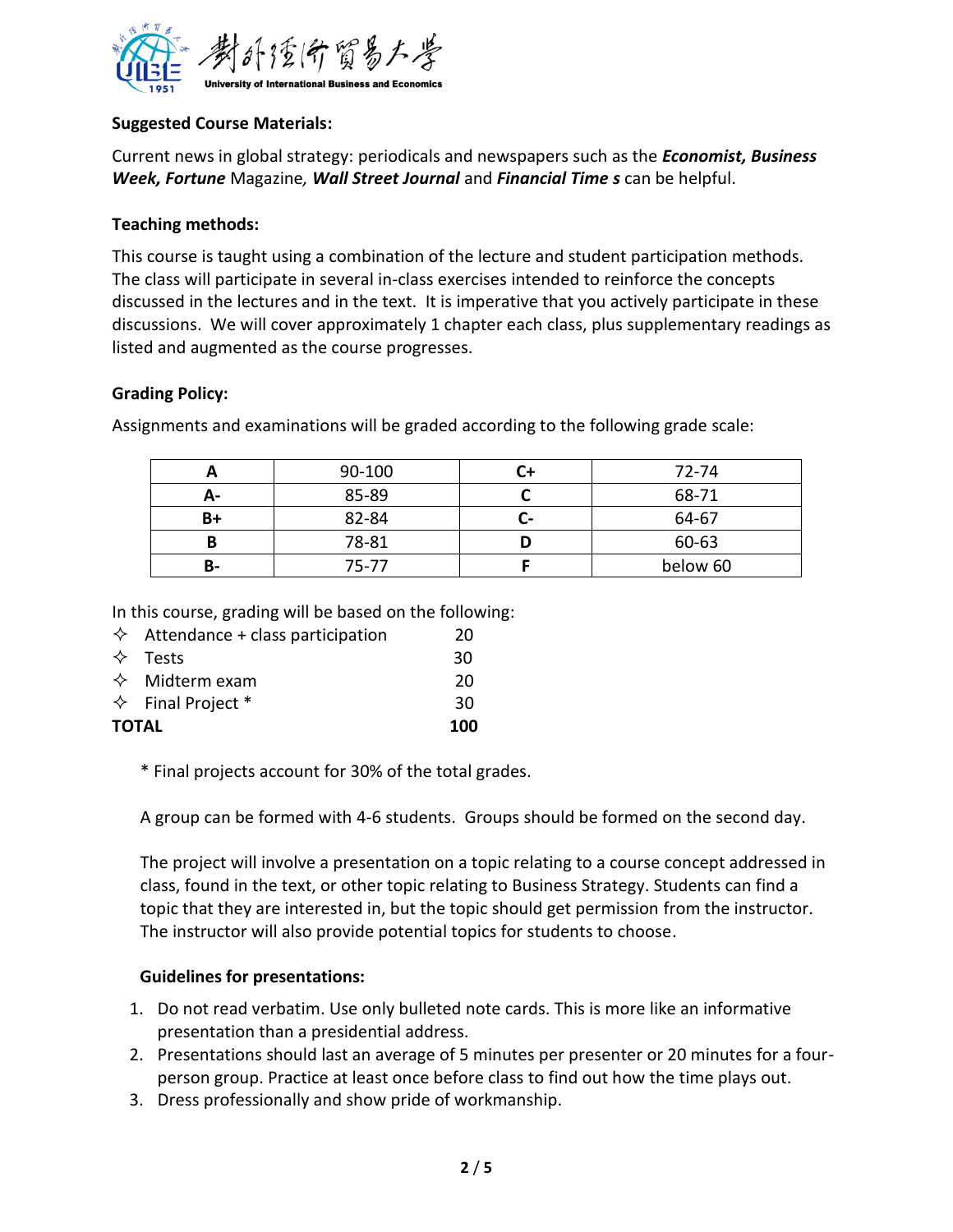

4. Grades for final project will be given on the group basis, but may vary in accordance with performance of each speaker. This is your opportunity to be creative with visual aids and charts. The use of PowerPoint is strongly encouraged. If you will use PowerPoint - show up early to set up the computer equipment and volunteer, if possible, for the first presentation on that day. You can create advertising, new packaging, a video, or something else (be innovative) to make your presentation interesting.

## **Academic Integrity:**

Students are responsible for knowing policy regarding academic honesty.

The University of International Business and Economics (UIBE) expects students to be honest in their academic work. Academic dishonesty is viewed as a serious violation of university rules and such misconduct is not accepted by academic community. In particular, students must refrain from plagiarism, cheating and collusion in connection with examinations, submitting substantially the same piece of work to different classes and must fully acknowledge all the sources of ideas and all assistance received in work submitted to the instructor for evaluation. Violation of the rules of academic honesty may lead to suspension or disqualification of the student from further study at UIBE.

#### **General expectations:**

Class starts on time. It is in your best interest to be punctual. Late arrivals to class will not be admitted. Nor are you allowed to leave the class early**.** 

Class attendance is required. Students may miss no more than 3 classes for the entire course. Only valid medical or family emergencies qualify as an absence, and documentation of the same must be presented to the professor no later than the next class meeting. Any missed class without authorized reason (such as a documented health problem) beyond the allowed 3 sessions will lead to the exclusion of the student from the class, and a failing grade.

| <b>DAY</b> | <b>TOPICS</b>                                                                              | <b>CH</b> | <b>REMARKS</b>                 |
|------------|--------------------------------------------------------------------------------------------|-----------|--------------------------------|
| Day 1      | Syllabus, Course overview, and introduction on<br>development of strategy around the globe | 1         |                                |
| Day 2      | Chapter 1: Strategic management: Creating<br>competitive Advantages Case: Robin Hood       | 2         | Final project<br>groups formed |
| Day 3      | Chapter 2: Analyzing the External<br>Environment of the Firm                               | 3         |                                |
| Day 4      | Read Chapter 3: Assessing the Internal<br><b>Environment of the Firm</b>                   | 4         |                                |

## **\*Tentative Course Schedules:**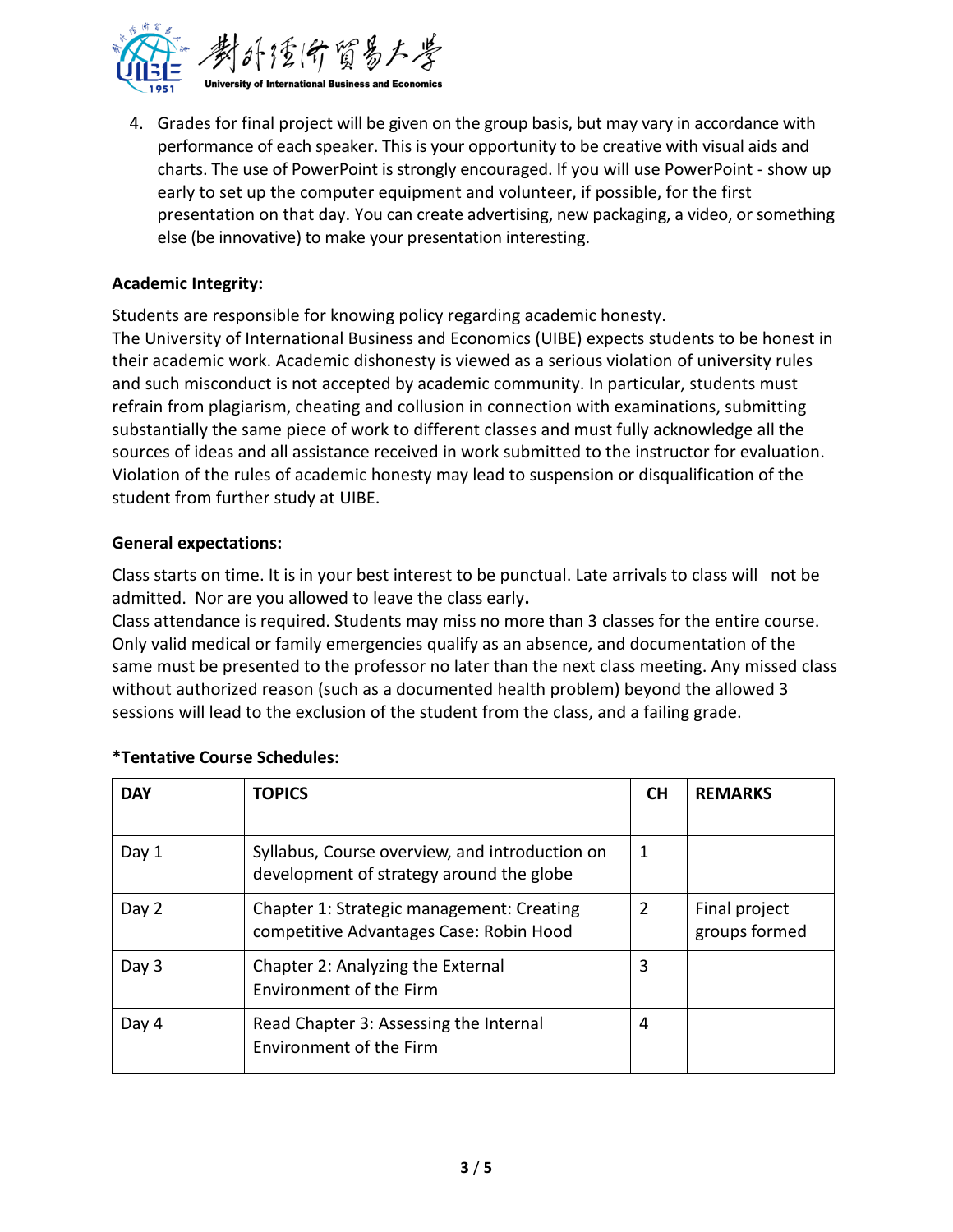

| Day5   | Chapter 4: Recognizing a Firm's Intellectual<br>Assets                             | 4              |                                     |
|--------|------------------------------------------------------------------------------------|----------------|-------------------------------------|
| Day 6  | Test 1 (Chapter 1-4)                                                               | 5              |                                     |
| Day 7  | Chapter 5: Business-Level Strategy                                                 | 6              | Test 1 returned                     |
|        | Case: McDonalds                                                                    |                |                                     |
| Day 8  | Chapter 6: Corporate-Level Strategy<br>Case: Ann Taylor                            | $\overline{7}$ |                                     |
|        |                                                                                    |                |                                     |
| Day 9  | Chapter 7: International Strategy                                                  |                |                                     |
|        | Case: Weight Watchers                                                              |                |                                     |
| Day 10 | Midterm Exam                                                                       |                |                                     |
|        |                                                                                    | 8              |                                     |
| Day 11 | Chapter 8: Entrepreneurial Strategy and<br><b>Competitive Dynamics</b>             | 9              | Midterm exam<br>returned            |
| Day 12 | Chapter 9 Strategic Control & Corporate<br>Governance                              |                |                                     |
| Day 13 | Test 2 (Chapter8-9)                                                                | 10             |                                     |
| Day 14 | Chapter 10: Creating Effective Organizational<br>Designs                           | 11             | Test 2 returned                     |
| Day 15 | Chapter 11: Strategic Leadership Case:<br>Yahoo!                                   | 12             | <b>Topic for Final</b><br>Paper due |
| Day 16 | Chapter 12: Managing Innovation and<br><b>Fostering Corporate Entrepreneurship</b> |                |                                     |
| Day 17 | Test 3 (Chapter 10-12)                                                             |                |                                     |
| Day 18 | <b>EXPERIENTIAL EXERCISE 1</b>                                                     |                | Test 3 returned                     |
| Day 19 | <b>EXPERIENTIAL EXERCISE 2</b>                                                     |                | Final paper due                     |